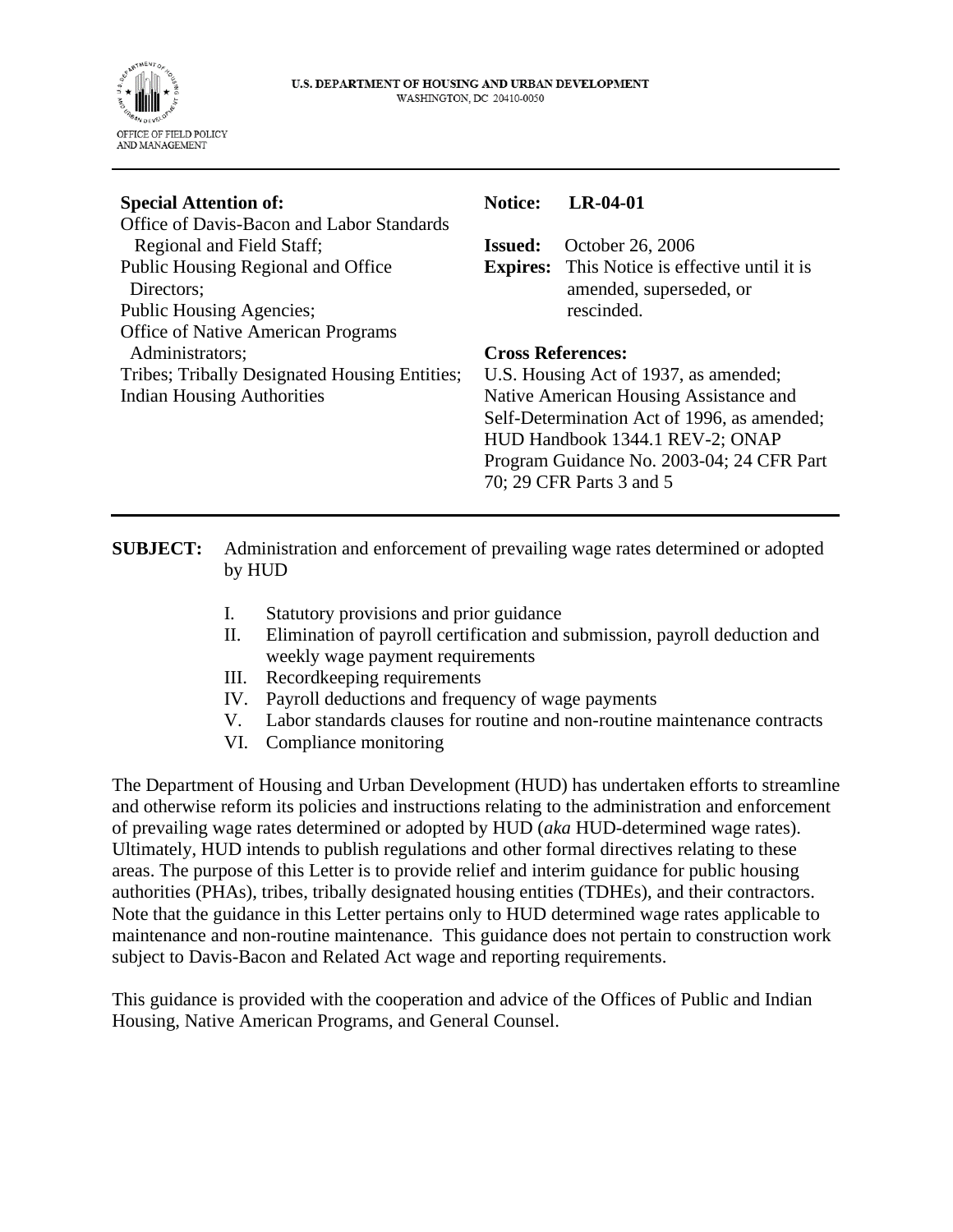### **I. STATUTORY PROVISIONS AND PRIOR GUIDANCE**

HUD prevailing wage requirements are imposed at Section 12(a) of the U.S. Housing Act of 1937, as amended, for public housing and at Section 104(b) and 805(b) of the Native American Housing Assistance and Self-Determination Act of 1996, as amended, for Indian housing and Native Hawaiian housing, respectively. Generally, these clauses require, in part, that all maintenance laborers and mechanics employed in the operation of the housing project (which includes routine and non-routine maintenance work) be paid no less than the wage rates prevailing in the locality as determined or adopted (subsequent to a determination under applicable State, local or tribal law) by HUD.<sup>1</sup>

In developing its operational policies and procedures for these areas of responsibility, HUD relied upon the framework established by the Department of Labor (DOL) for the Davis-Bacon and Related Acts (DBRA). HUD disseminated its policies and procedures in draft Notice 95-01- SL and in associated memoranda, contract standards, training materials and other communications.

DBRA standards are similar to those associated with HUD prevailing wage requirements, but in some cases are more stringent. HUD has discretion to establish policies and procedures for HUD-determined wage rates different from the DOL DBRA standards. HUD has concluded that it is reasonable and desirable to establish a prevailing wage administration and enforcement framework for HUD-determined wage rates that is less burdensome on PHAs, TDHEs, tribes and their contractors.

#### **II. ELIMINATION OF PAYROLL CERTIFICATION AND SUBMISSION, PAYROLL DEDUCTION AND WEEKLY WAGE PAYMENT REQUIREMENTS**

Prior HUD guidance required contractors and/or subcontractors performing work subject to HUD-determined wage rates to submit weekly certified payroll reports to the PHA, tribe or TDHE involved, and to comply with DOL regulations at 29 CFR Part 3 concerning permissible payroll deductions. In addition, HUD required that all laborers and mechanics (covered by HUD-determined wage rates) be paid not less often than once a week. These requirements were contained in the draft Notice 95-01-SL and in HUD Form 5370, General Conditions (for nonroutine maintenance). Effective immediately, HUD is amending its guidance and HUD Form 5370 to eliminate the payroll certification and submission and weekly wage payment requirements.<sup>2</sup>

Note that with regard to records, the HUD is eliminating only the requirements to certify and submit payroll reports. This action does not relieve contractors and/or subcontractors of their obligations to create and maintain records demonstrating their compliance with HUD-determined prevailing wage requirements.

 $1$  Note that under NAHASDA, HUD-determined wage rates may be preempted by tribally determined prevailing wage rates; see ONAP Program Guidance No. 2003-04. Additionally, bona fide volunteers are excluded from HUD prevailing wage requirements; see 24 CFR Part 70.

<sup>&</sup>lt;sup>2</sup> Following consultation with the Department of Labor, HUD has concluded that DOL regulations at 29 CFR Parts 3 and 5 are not germane where HUD prevailing wage requirements are applicable.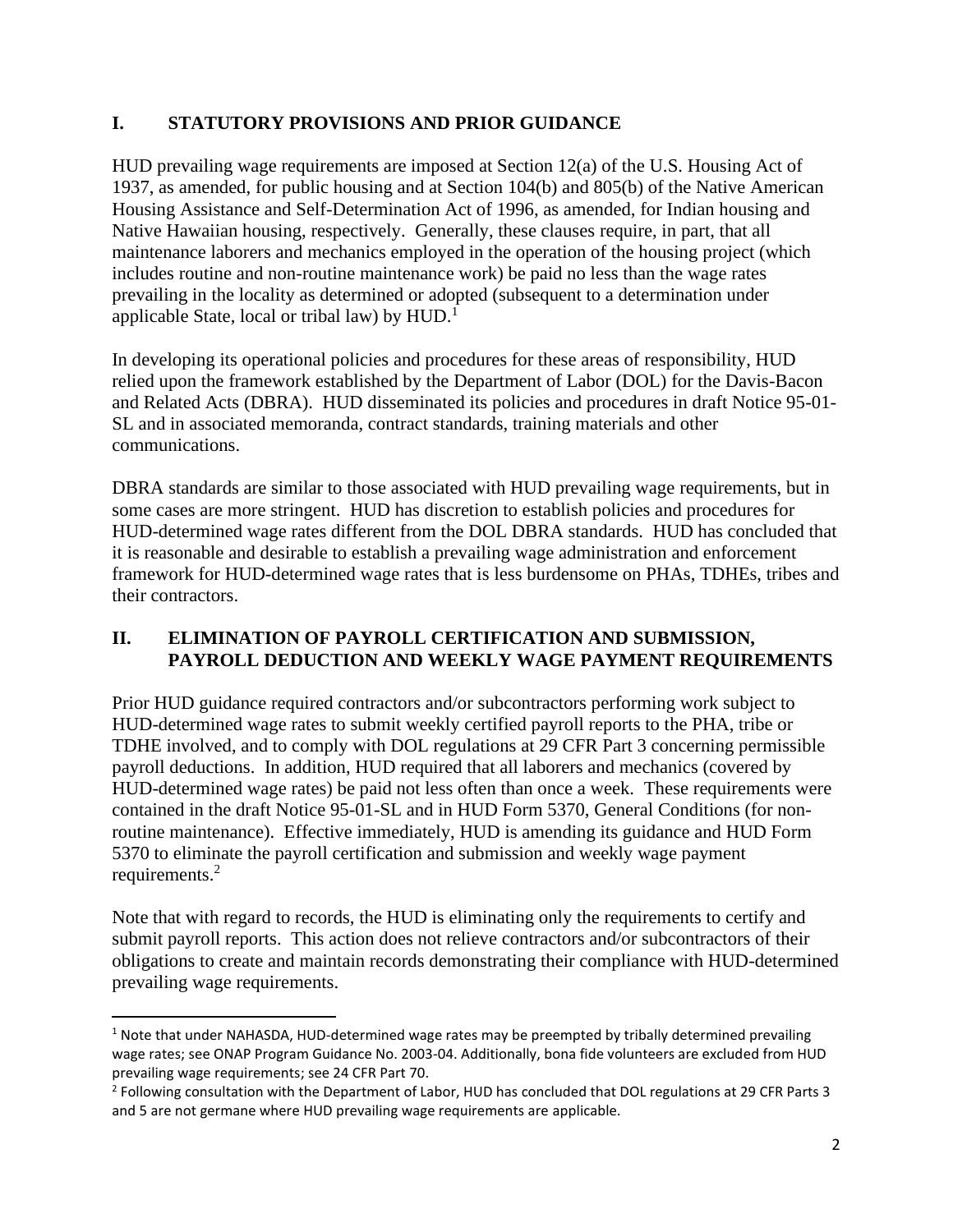See Sections III and IV of this Letter concerning recordkeeping, payroll deduction and pay frequency requirements.

# **III. RECORDKEEPING REQUIREMENTS**

PHAs, tribes, TDHEs, and any other employers (e.g., contractors, subcontractors) engaged on work subject to HUD-determined wage rates must make and maintain for 3 years from the completion of the work records containing information demonstrating compliance with the prevailing wage rates determined (or adopted) by HUD and applicable to the work.<sup>3</sup> These records must at a minimum contain for each laborer and mechanic employed:

- 1) His or her name, address and social security number;
- 2) Correct work classification or classifications;
- 3) Hourly rate or rates of monetary wages paid;
- 4) Rate or rates of any fringe benefits provided;
- 5) Number of daily and weekly hours worked;
- 6) Gross wages earned;
- 7) Any deductions taken; and
- 8) Actual wages paid.

Such records shall be made available for inspection or transcription by authorized representatives of the PHA, tribe, TDHE and/or HUD.

# **IV. PAYROLL DEDUCTIONS AND FREQUENCY OF WAGE PAYMENTS**

Employers (PHAs, tribes, TDHEs, contractors and/or subcontractors) must pay to each employee subject to HUD-determined wage requirements the full amount of wages due free and clear and without subsequent deduction (except as otherwise provided by law or regulations). These payments must be made no later than one pay period following the end of the regular pay period in which the wages were earned or accrued. A pay period may not be of any duration longer than semi-monthly.

# **V. LABOR STANDARDS CLAUSES FOR ROUTINE MAINTENANCE CONTRACTS**

PHAs, tribes and TDHEs that award contracts for routine or non-routine maintenance work must incorporate into the contract (and bid specifications, if applicable) appropriate labor standards clauses to obligate and ensure the compliance of the contractor and any subcontractors. HUD has published labor standards clauses applicable to routine and non-routine maintenance in HUD Form 5370-C, General Conditions for Non-Construction Contracts, Section II<sup>4</sup>. The applicable HUD wage decision must also be incorporated into the contract and any bid specifications.

<sup>&</sup>lt;sup>3</sup> The recordkeeping burden reflected is required by DOL and approved by the Office of Management and Budget under control number 1215-0017.

<sup>4</sup> Available at HUDClips [\(www.hudclips.org/cgi/index.cgi\)](http://www.hudclips.org/cgi/index.cgi) and the Office of Labor Relations web site [\(www.hud.gov/offices/olr\)](http://www.hud.gov/offices/olr)